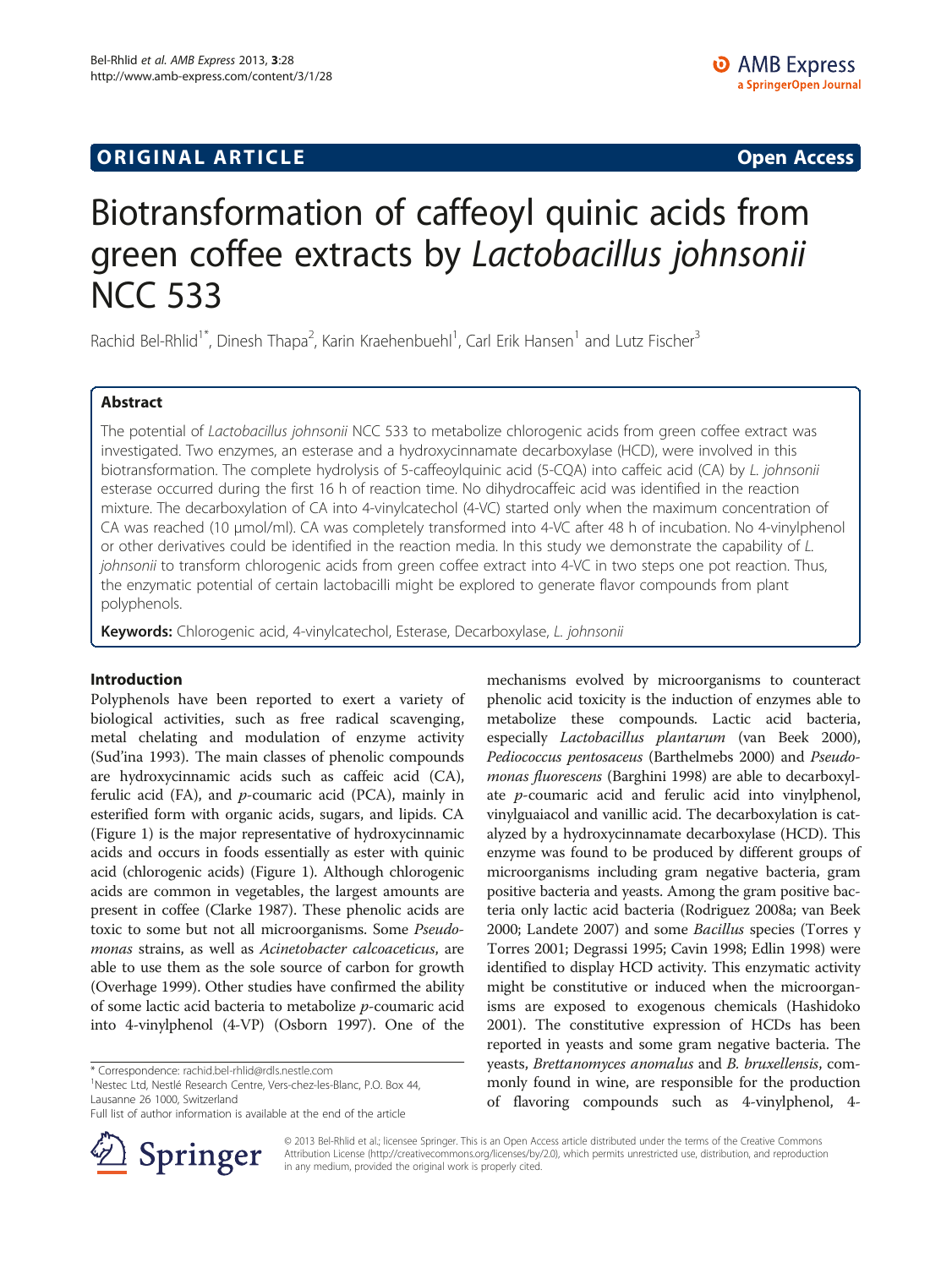<span id="page-1-0"></span>

vinylguaiacol, 4-ethylphenol and 4-ethylguaiacol (Edlin [1998;](#page-6-0) Godoy [2008;](#page-6-0) Morata [2013](#page-6-0)) which are the catalytic products of cinnamic acids mediated by HCD. 4-Vinyl derivatives are considered to contribute to the smoky aroma of cured meat products (Guillén [1998](#page-6-0)). 4-VG and 4-VP have been approved as flavoring agents by regulatory agencies (Joint Expert Committee on Food Additives (JECFA) [2001\)](#page-6-0). 4-Vinyl derivatives have also been reported as potent antioxidants (Terpinc [2011\)](#page-6-0). The HCD activity has been reported in Lactobacillus species (Rodriguez [2008](#page-6-0) a, [2008](#page-6-0)b; van Beek [2000;](#page-6-0) Landete [2007\)](#page-6-0) but not yet in L. johnsonii. In a previous study we demonstrated the ability of L. johnsonii to hydrolyze rosmarinic acid into caffeic and 3,4dihydroxyphenyllactic acids (Bel-Rhlid [2009](#page-6-0)). In the present study, we investigated the *in vitro* incubation of green coffee extract with L. johnsonii to hydrolyze chlorogenic acids into corresponding hydroxycinnamic acids. These phenolic compounds could be then transformed into corresponding vinylphenols by decarboxylase activity.

### Materials and methods

#### Chemicals

Caffeic acid, p-coumaric acid, 5-caffeoylquinic acid (5- CQA) and 4-vinylguaiacol (4-VG) were purchased from Sigma-Aldrich (Switzerland). Dimethyl sulfoxide (DMSO), sodium phosphate (NaPO<sub>4</sub>), acetonitrile (HPLC grade), tri-fluoro acetic acid (TFA) and methanol were purchased from Merck (Germany). Green coffee extract (GCE) was produced from 100% whole beans Robusta coffee (decaffeinated) by counter-current gradient extraction at 110- 180°C. The extract was concentrated by evaporation to a solid content of 50% and then spray-dried. GCE was stored as a powder at -20°C until further use.

#### Microorganism

Spray-dried culture powder containing Lactobacillus johnsonii (NCC 533, 1.19 E10 cfu/g) was kindly provided by Nestlé Culture Collection.

#### Incubation of green coffee extract (GCE) with L. johnsonii NCC 533

GCE (30 mg) and a spray-dried preparation of *L. johnsonii* (10 mg, 1.19 E10 cfu/g) were suspended in 1 ml phosphate buffer (10 mM, pH 7.0) and incubated at 37°C (Eppendorf, thermomixer) for 24 h. Samples were withdrawn at different reaction times, centrifuged  $(14000 g, 10 min, 4°C)$ , filtered (0.22 μm), and analyzed by HPLC. The influence of temperature, pH, and oxygen on the reaction rate and yield were studied. For all experiments, a reaction control was run in parallel under the same conditions but without bacteria. No formation of caffeic acid and 4-vinylcatechol was observed in all reaction controls.

## Incubation of p-coumaric and caffeic acids with L. johnsonii

 $p$ -Coumaric acid (3  $\mu$ mol/ml) was dissolved in phosphate buffer (50 mM, pH 7.0). To this suspension, a spray-dried preparation of L. johnsonii (10 mg/ml, 1.19 E10 cfu/g) was added and the mixture incubated at  $37^{\circ}$ C for 24 h. Bacteria cells were then harvested by centrifugation, washed with phosphate buffer (10 mM, pH 7.0) and suspended in a solution of caffeic acid (2.75 μmol/ml, phosphate buffer 50 mM, pH 7.0). The reaction mixture was incubated at 37°C for 24 h. Samples were withdrawn at different reaction times, centrifuged (14000 g, 10 min, 4°C), filtered (0.22 μm), and analyzed by HPLC for the quantification of CA and 4-VC. Similarly, L. johnsonii (10 mg/ml, 1.19 E10 cfu/g) was incubated with CA (2.75 μmol/ml, phosphate buffer 50 mM) at different pHs (5.0, 6.0 and 7.0) for 24 h at 37°C. Samples were withdrawn at different reaction times, centrifuged  $(14000 g,$ 10 min, 4°C), filtered (0.22 μm), and analyzed by HPLC.

#### Liquid chromatography-diode array detection (HPLC-DAD) and liquid

Analyses of kinetic study samples were performed on an Agilent-1200 system equipped with a Nucleosil-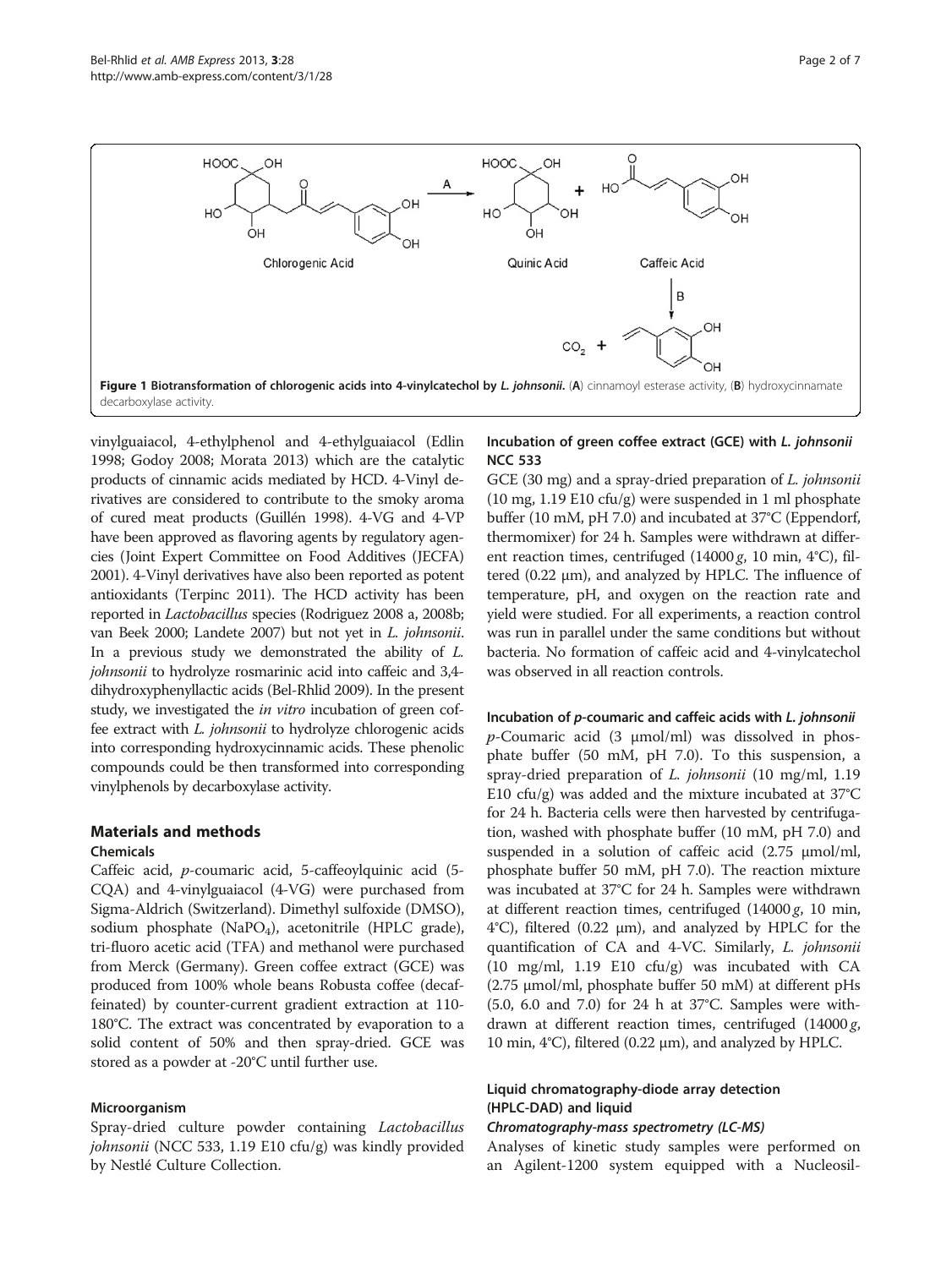C18-100-5CC column  $(4.6 \times 250$  mm, 5  $\mu$ m) (Macherey-Nagel, Switzerland) and DAD detector. As 4-VC was not commercially available, 4-vinylguaiacol (4-VG) was used as calibrant without correction factor. Stock solutions were prepared by dissolving separately 5-CQA (20 mg), CA (20 mg) and 4-VG (20 mg) in 10 ml methanol-water solution (70:30, v/v). 250, 500, 1000, 3000 and 5000 μl of these stock solutions were then diluted in 10 ml methanol-water (70:30, v/v) and used as standards for calibration curve. Coffee samples were diluted to 1% solid content and filtered over 0.45 μm pore size syringe filters (Millipore). The column was equilibrated with 50% water containing 0.1% TFA (solvent A) and 50% acetonitrile (solvent B) at a constant flow rate of 1 ml/ min and column temperature of 40°C. After injection (10 μl), the gradient elution program was as follows: 0- 16 min 12% B isocratic, 16-16.5 min 14.9% B, 16.5- 25 min 25% B, 25-30 min 25% B, 30-32 min 100% B and post time 5 min with 12% B. Chlorogenic acids; 3-CQA  $(rt = 4.55 \text{ min})$ ,  $4-CQA (rt = 7.20 \text{ min})$ ,  $5-CQA (rt = 7.20 \text{ min})$ 7.99 min); and CA  $(rt = 9.97 \text{ min})$  were monitored at 325 nm while 4-VC (rt = 22.35 min.) was monitored at 265 nm.

HPLC-MS was performed on an Agilent-1200 tandem ToF (G6210) system equipped with a XDB C-18 column (4, 6 mm  $\times$  50 mm, 1.8 µm). The LC-TOF detector was equipped with an atmospheric pressure chemical ionization source (ESI) operated in negative mode. Experimental parameters were as follows: charging voltage, 2000 V; capillary voltage, 5000 V; vaporizer temperature, 200°C; nebulizer pressure, 50 psig; drying gas flow, 13.0 L/min; gas temperature, 350°C; octopole DC, 35.50 V; fragmentor, 225 V; octopole RFV, 250 V; and skimmer, 60 V. The eluents were 0.1% formic acid in water (A) and 100% methanol (B). The injection volume was 10 μl and a linear gradient from 5% to 67% B in 8 min was used for the separation. 4-VC was detected at a retention time of 3.95 min.

Purification of 4-VC was performed on a Waters preparative HPLC system comprising 2767 sample manager module, 2525 binary gradient pump module and 2996 photodiode array detector module. The separation was achieved on an Xterra preparative column RP18 OBD 5 μm,  $19 \times 150$  mm and guard column RP18 5 μm,  $19 \times$ 10 mm. The solvents used were water containing 0.1% v/v of TFA (A) and acetonitrile 100% (B). 1 ml of GCE treated with *L. johnsonii* was injected. The following gradient and flow rate conditions were applied: 0 min 15% B 5 ml/min., 2 min 15% B 20 ml/min., 12 min 25% B 20 ml/min., 13 min 100% B 20 ml/min., then wash with 100% B for 5 min and re-equilibrate at initial conditions for 2 min. Fractions eluting between 8.5-9.2 min were collected, concentrated to 10 ml under slight vacuum (200 mbar) and further evaporated to

dryness under high vacuum at a temperature between - 60°C and 0°C.

NMR data were acquired on a Bruker AVANCE DPX360 NMR spectrometer operating at a frequency of 360.13 MHz for 1H and 90.55 MHz for 13C at 25°C. Samples were prepared in  $d_6$ -dimethyl sulfoxide (DMSO- $d_6$ , 99.9 atom % D; Sigma-Aldrich). Chemical shifts were measured in parts per million (ppm) values relative to that of the solvent (residual DMSO [H 2.50; C 39.5]). 1D NMR spectra were recorded (7183.91 Hz) with 256 or 512 data points zero filled to 256 or 512. 13C spectra were acquired with 2 K data points zero filled to 16 K. 13C spectra were recorded by using the DEPT pulse with proton pulse at 135 degrees. The spectra were measured under proton decoupling during acquisition and with DEPT polarization transfer pulse sequence. Homonuclear 1H-1H correlation (COSY) was achieved with 1H spectral width between 3033.98 and 7183.91 Hz and using eCOSY sequence with gradient pulses for selection. The data were recorded in 2 K data points in t2 and 128 data points in t1. Data were treated using TopSpin (version 1.3, Bruker GmbH).

 $\delta_H$  (360 MHz; DMSO-d<sub>6</sub>) 4.97 (1 H, dd, *J* 1.2 and 10.9,  $=CH_2$ ), 5.45 (1 H, dd, J 1.2 and 17.5,  $=CH$ ), 6.50  $(1 H, dd, J 10.9 and 17.5, = CH<sub>2</sub>), 6.6-6.7 (2 H, m, ArH),$ 6.81 (1 H, d, ArH), 8.92 (2 H, br s, OH);  $\delta_C$  (90 MHz; DMSO-d6) 110.5, 113.2, 115.7, 118.2, 129.0, 136.9, 145.3, 145.8.

### Results

#### Treatment of green coffee extract (GCE) with L. Johnsonii NCC 533

GCE was incubated with *L. johnsonii* for 24 h and samples were withdrawn after 0, 16 and 24 h of reaction time and analyzed by HPLC. As shown in Figure [2,](#page-3-0) during the first 16 h of incubation, the concentration of chlorogenic acids decreased and that of CA increased to reach a maximum of 10 μmol/ml. After 24 h of reaction time, the concentration of CA decreased and 4-VC was produced (7.5 μmol/ml). These results suggest that chlorogenic acids were hydrolyzed by L. johnsonii esterase into quinic and caffeic acids and then CA was transformed into 4-VC by a hydroxycinnamic acid decarboxylase (HCD) (Figure [1\)](#page-1-0). No formation of CA and 4-VC was observed in the reaction controls.

#### Purification and characterisation of 4-VC

4-VC was purified by preparative RP-HPLC. Upon concentration it tended to undergo quick polymerization. Therefore the final evaporation to dryness was conducted under low temperature and high vacuum. Its chemical structure was elucidated by analytical LC-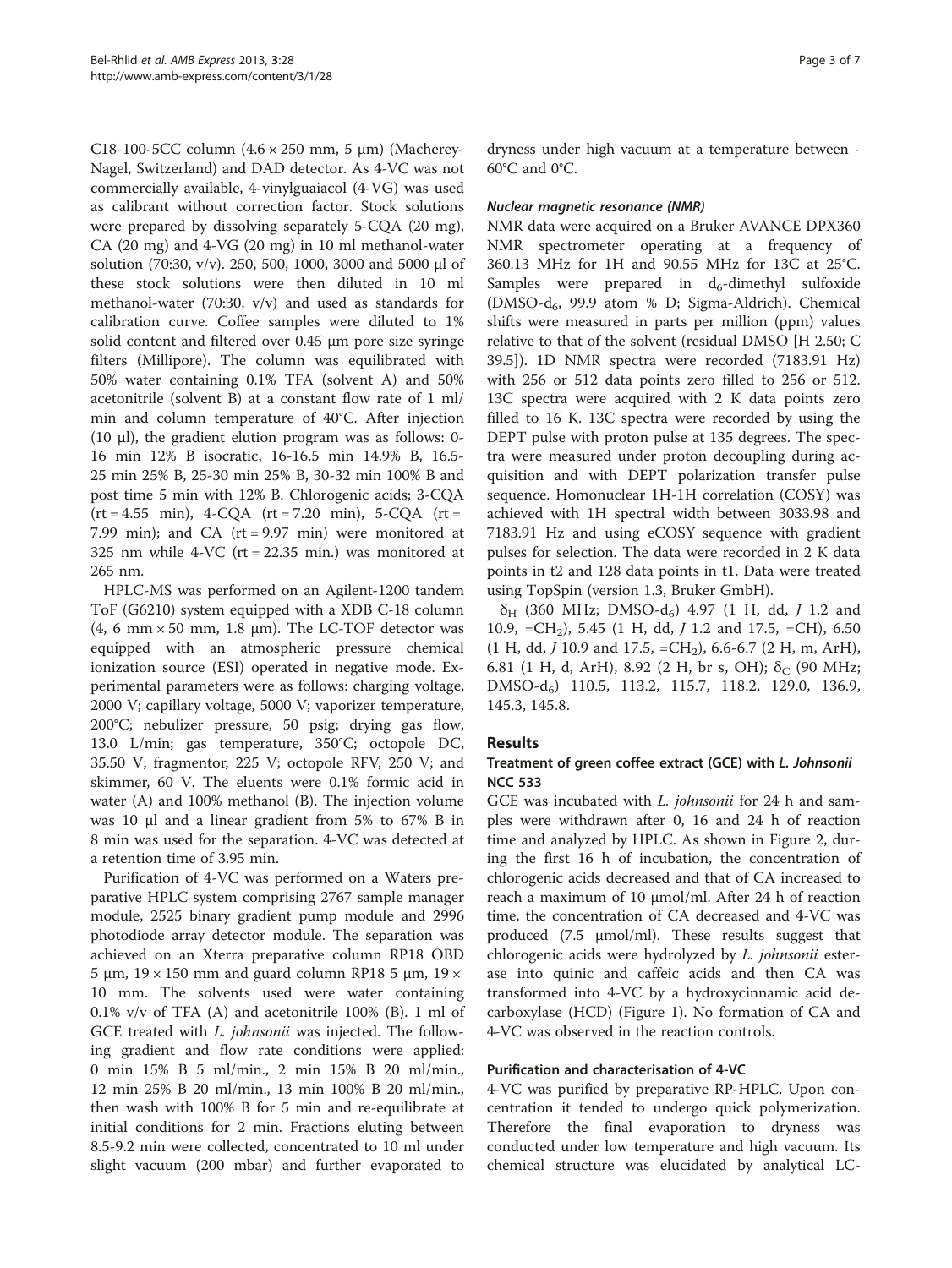<span id="page-3-0"></span>

ToF-MS and NMR (1H, 13C, COSY, DEPT). The molecular mass of 135.061 was measured in the negative mode which was a good match with the mono-isotopic mass of 136.052, expected for 4-VC. 1H and 13C-NMR data were identical to those described in literature (Nomura [2005\)](#page-6-0).

#### Reaction kinetics

The kinetic behavior of the formation of CA and 4-VC was studied. Reactions were performed in phosphate buffer (10 mM, pH 7.0) at 37°C. As shown in Figure 3, the concentration of CA increased during the first 16 h of incubation and the pH decreased from 7.0 to 6.0. After 16 h of reaction time, 4-VC started to be produced to reach the concentration of 10.4 μmol/ml after 48 h.





#### Effect of temperature on the formation of CA and 4-VC

The effect of temperature on the formation of CA and 4-VC was studied. Figure 4 shows that the formation of CA and 4-VC was influenced by the temperature. For the CA, no significant difference was observed when the reaction was performed at 30°C or 37°C, whereas at 50°C the reaction rate was much faster. Indeed, at 50°C a concentration of 8.9 μmol/ml of CA was reached after only 6 h of incubation as compared to 5.4 μmol/ml and 5.2 μmol/ml at 30°C and 37°C, respectively. The highest concentration of 4-VC (8.8 μmol/ml) was obtained at 37°C and after 30 h of reaction time, while no 4-VC was produced at 50°C.

#### Effect of pH on the formation of CA and 4-VC

The influence of pH on the formation of CA and 4-VC was studied. Figures 5 and [6](#page-4-0) show the formation of CA

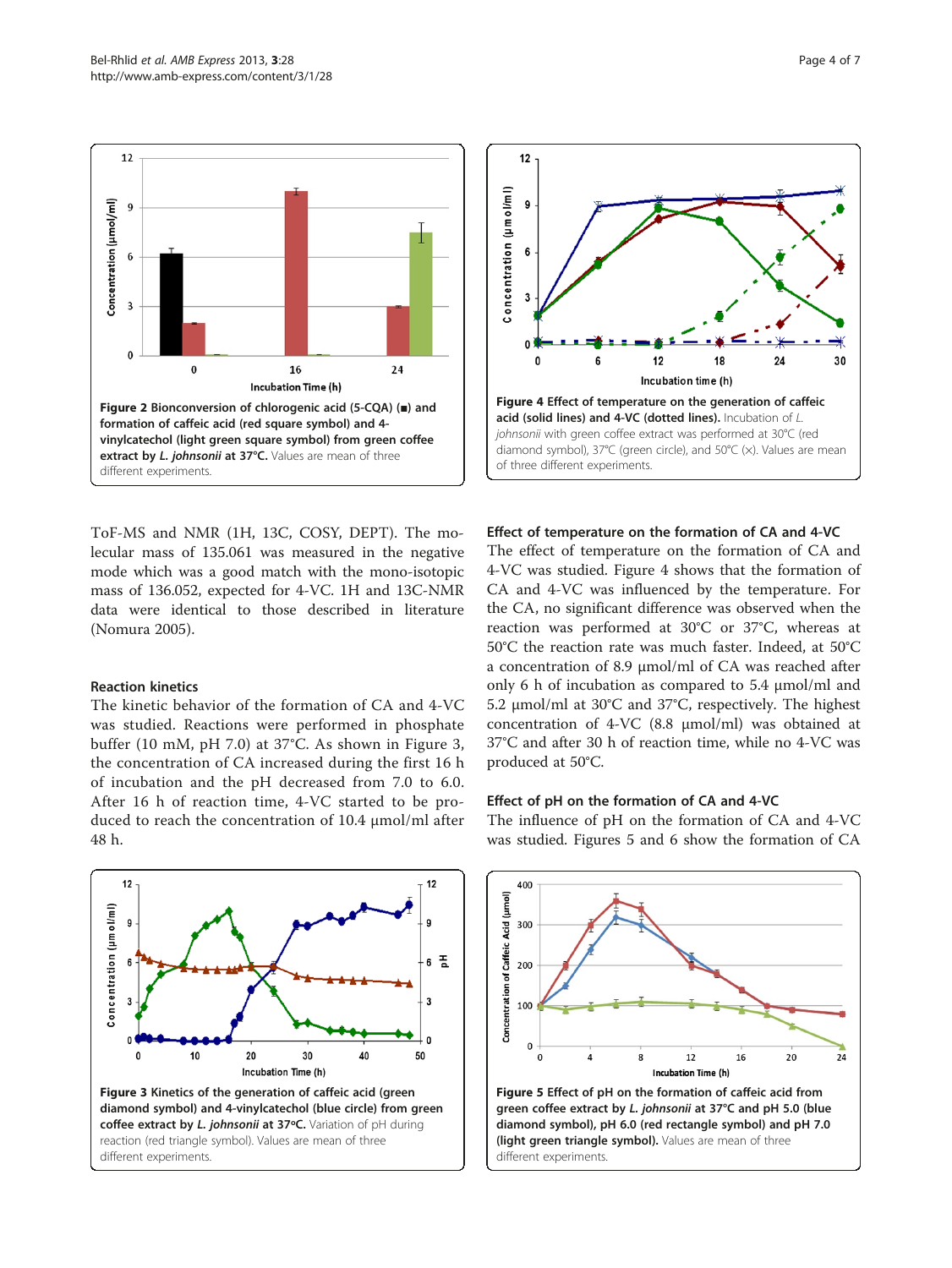<span id="page-4-0"></span>

and 4-VC, respectively, at pH values of 5.0, 6.0, and 7.0. Reactions were carried out using L. johnsonii and GCE at 37°C. Constant pH was adjusted by continuous titration with sodium hydroxide (0.1 N). 4-VC was not produced at pH 7.0. The maximum concentration of 4-VC was reached at pH 6.0, while no significant difference was observed at pH 5.0 and 6.0 for the formation of CA.

#### Effect of anaerobic conditions on the formation of CA and 4-VC

Figure 7 shows the influence of anaerobic conditions (nitrogen) on the generation of CA and 4-VC. As compared to aerobic conditions (Figure [3\)](#page-3-0), anaerobic conditions slowed down the formation rate and yield of CA and 4-VC. Indeed, after 26 h of incubation, only 4.8 μmol/ml of CA was formed under anaerobic conditions as compared to aerobic conditions (8.5 μmol/ml). Similarly, after 48 h of reaction time,



only 6.8 μmol/ml of 4-VC was generated under anaerobic conditions which is much lower compared to 10.4 μmol/ml produced under aerobic conditions.

#### p-coumaric and caffeic acids do not induce HCD activity in L. johnsonii

p-Coumaric and caffeic acids have been reported to induce the expression of HCD in Klebsiella oxytoca JCM1665 (Hashidoko [2001\)](#page-6-0) and in L. plantarum  $748<sup>T</sup>$ (Rodriguez [2008](#page-6-0); Cavin [1997](#page-6-0)) at a concentration of 2 mM to 3 mM.

In this study,  $L.$  johnsonii was incubated with  $p$ coumaric acid at a concentration of 3 mM in order to induce the HCD activity. Under these reaction conditions no 4-vinylphenol could be identified in the reaction media even after 48 h of reaction time. Pure caffeic acid was also not transformed into 4-VC under the same reaction conditions. The activity test was performed at three different pHs and in all trials caffeic acid was not transformed by L. johnsonii and no 4-VC could be identified in the reaction mixture (data not shown).

#### **Discussion**

Chlorogenenic acids (CQA) are found in wide range of vegetables and fruits and are particularly abundant in green coffee (6 – 10% dry basis) (Clarke [1987](#page-6-0)). Roasting of green coffee beans reduces the amount of chlorogenic acids (2.5-4.0%) (Debry [1994](#page-6-0)) and hypothetical chemical degradation pathway has been proposed (Franck [2007;](#page-6-0) Müller [2007\)](#page-6-0). On the other hand, intestinal microorganisms (Couteau [2001](#page-6-0); Monteiro [2007](#page-6-0)) and other lactic acid bacteria (Guglielmetti [2008](#page-6-0)) were shown to be able to transform chlorogenic acids into caffeic and quinic acids by cinnamoyl esterase. Several other studies reported on the decarboxylation of hydroxycinnamic acids (e.g. caffeic acid, ferulic acid) into vinyl phenols by bacteria and yeasts (Plumb [1999;](#page-6-0) Huang [1994;](#page-6-0) Hashidoko [2001;](#page-6-0) Rodriguez [2008;](#page-6-0) Curiel [2010\)](#page-6-0). However, to our knowledge, this is the first study reporting on two step, one pot bioconversion of caffeoyl quinic acids into 4-VC by the same microorganism (Figure [1](#page-1-0)). Our study reveals that *L. johnsonii* NCC 533 exhibits a chlorogenate esterase and a hydroxycinnamate decarboxylase like activities when incubated with green coffee extract for 24 h at 37°C. The chlorogenate esterase from *L. johnsonii* was already identified, cloned, and characterized (Bel-Rhlid [2009;](#page-6-0) Kim [2009](#page-6-0)). This enzyme showed high affinity and catalytic efficiency toward aromatic compounds such as chlorogenic acids. HCD has never been reported in L. johnsonii NCC 533. To explore both enzymatic activities synergistically, L. johnsonii was used as whole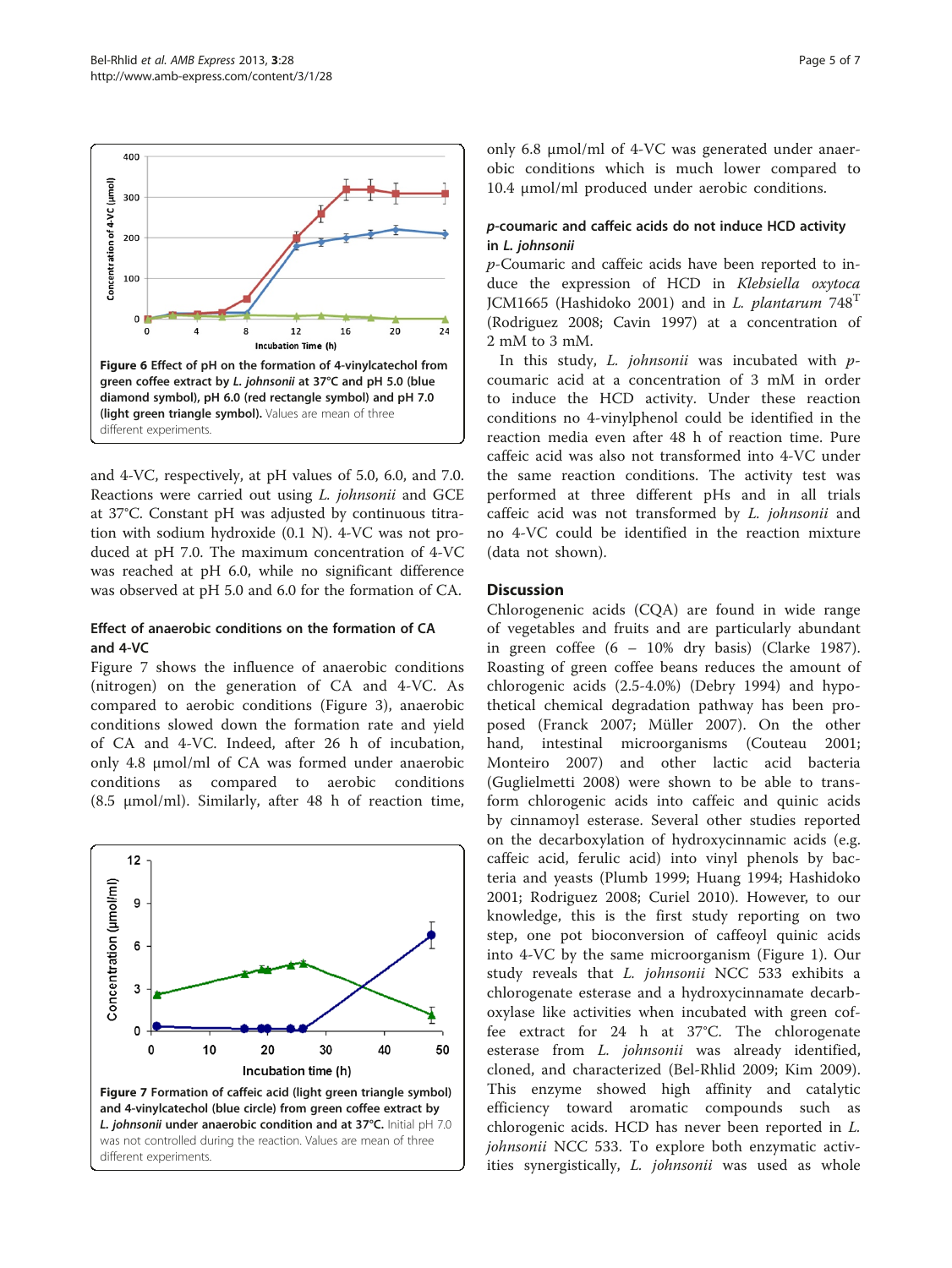cell and it was incubated with GCE in a one pot reaction system. The formation kinetics of CA and 4- VC were studied under different reaction conditions. The first reaction, hydrolysis of chlorogenic acids into CA, started quickly, and the highest concentration of CA was generated after 16 h of incubation. After this level of CA was reached, the second reaction, decarboxylation of CA, was started, and after 28 h of reaction time a plateau was reached with maximum concentration of 4-VC. In the literature, the most frequently observed metabolic pathway of CA is by decarboxylation (Landete [2007](#page-6-0); Cavin [1997;](#page-6-0) de las Rivas [2009](#page-6-0)) and further reduction to yield 4-ethylcatechol (Peppercorn [1971;](#page-6-0) Landete [2007\)](#page-6-0). Alternatively, CA can be reduced to dihydrocaffeic acid which is then dehydroxylated into mhydroxyphenylpropionic acid. In our study, neither 4 ethylcatechol nor dihydrocaffeic acid were identified in the reaction mixture. Similar results have been reported for Lactobacillus brevis strains (Curiel [2010\)](#page-6-0).

HCD activity was reported to be sensitive to the effects of temperature and pH and this sensitivity depends on the type of microorganisms (Degrassi [1995](#page-6-0); Cavin [1998](#page-6-0); Benito [2009](#page-6-0)). In this study, we observed that both reactions, A and B (Figure [1](#page-1-0)), were markedly influenced by the temperature and pH. Higher temperatures accelerated the rate of formation of CA. At 50°C, reaction A was completed within 6 h, whereas reaction B was completely inhibited (Figure [4\)](#page-3-0). The optimum temperature and pH for HCD activity was found to be 37°C and 6.0, respectively. Similar observations have been made for p-coumarate decarboxylase from Bacillus pumilus (Degrassi [1995](#page-6-0)) where optimum temperature and pH were 37°C, and 5.5, respectively. The decarboxylase activity was lost above 42°C and 100% activity was exhibited at a pH range of 5.0 to 6.0. A broad range of temperature and pH has been reported for p-coumarate decarboxylase from Bacillus subtilis. High activity was observed in temperature range of 30°C to 55°C and pH range of 4.0 to 6.0.

Although the anaerobic degradation of aromatic compounds is not well explored, few studies have shown that decarboxylation reaction may play important initiating roles in the usage of aromatic compounds under anaerobic conditions (Krumholz [1986;](#page-6-0) Hsu [1990\)](#page-6-0). The biotransformation of CQA into 4-VC by L. johnsonii was successfully performed under aerobic and anaerobic conditions. Similar results were observed for Bacillus pumilus (Degrassi [1995](#page-6-0)), where the study demonstrated that p-coumarate decarboxylase activity was not oxygen dependent. In the case of *L. johnsonii*, the biotransformation rate of CQA into 4-VC was delayed by anaerobic conditions and the final concentration of 4-VC was only 6.75 μmol/ml as compared to 9 μmol/ml obtained under aerobic conditions. In both cases, CA was

completely consumed. This suggests that the decarboxylation of CA stopped due to substrate limitation and not to the influence of oxygen. The HCD activity in our studied conditions relies on the catalytic activity of chlorogenate esterase as well. As a result, less CA was produced in the mixture under anaerobic conditions as compared to aerobic conditions.

p-Coumaric and caffeic acids have already been shown to induce the expression of HCD at a concentration of 2 mM to 3 mM in Klebsiella oxytoca JCM1665 (Hashidoko [2001\)](#page-6-0) and in L. plantarum  $748<sup>T</sup>$ (Rodriguez [2008](#page-6-0); Cavin [1997\)](#page-6-0). These chemical inducers were also substrates for HCD activity. To investigate the induction of HCD activity in L. johnsonii NCC 533, the bacterium was preincubated with  $p$ coumaric and caffeic acids separately and the HCD activity was tested with CA as substrate. The cells did not transform CA at all tested reaction conditions. This leaves the assumption that GCE contains some unknown substance which might regulate the expression of HCD in L. johnsonii. Moreover, the cell count of La1 decreased by 10-fold during the first 16 h of reaction and reached a little higher account than the initial one after 24 h. The slow dying off of cells might be due to the high concentration of CA reached after 16 h of reaction time. At this point, the cells commenced detoxifying the toxic effect of CA by transforming this compound into 4-VC and started again to grow slowly. The same observation was reported in L. plantarum and P. pentosaceus (Barthelmebs [2001\)](#page-6-0). However, further experimental work will be required to confirm these hypotheses and to understand the induction and/or activation mechanism of HCD in L. johnsonii. The purification and characterization of this enzyme has to be also explored in the future.

In summary, in this study we showed the ability of L. johnsonii to transform caffeoylquinic acid (5-CQA) from green coffee extract into 4-VC. The results obtained indicate that two enzymes, an esterase and a hydroxycinnamic decarboxylase, were involved in this biotransformation. Thus, the enzymatic potential of certain lactobacilli might be explored to produce flavor compounds or to enhance bioactivity of plant phenolic compounds.

#### Competing interests

The authors declare that they have no competing interests.

#### Acknowledgements

The authors are grateful to Nicole Page-Zoerkler and Olivier Mauroux for their technical assistant. We thank David Pridmore and Kimo Makkinen for critical reading of this manuscript.

#### Author details

<sup>1</sup>Nestec Ltd, Nestlé Research Centre, Vers-chez-les-Blanc, P.O. Box 44, Lausanne 26 1000, Switzerland. <sup>2</sup> Rowett Institute of Nutrition and Health Gut,